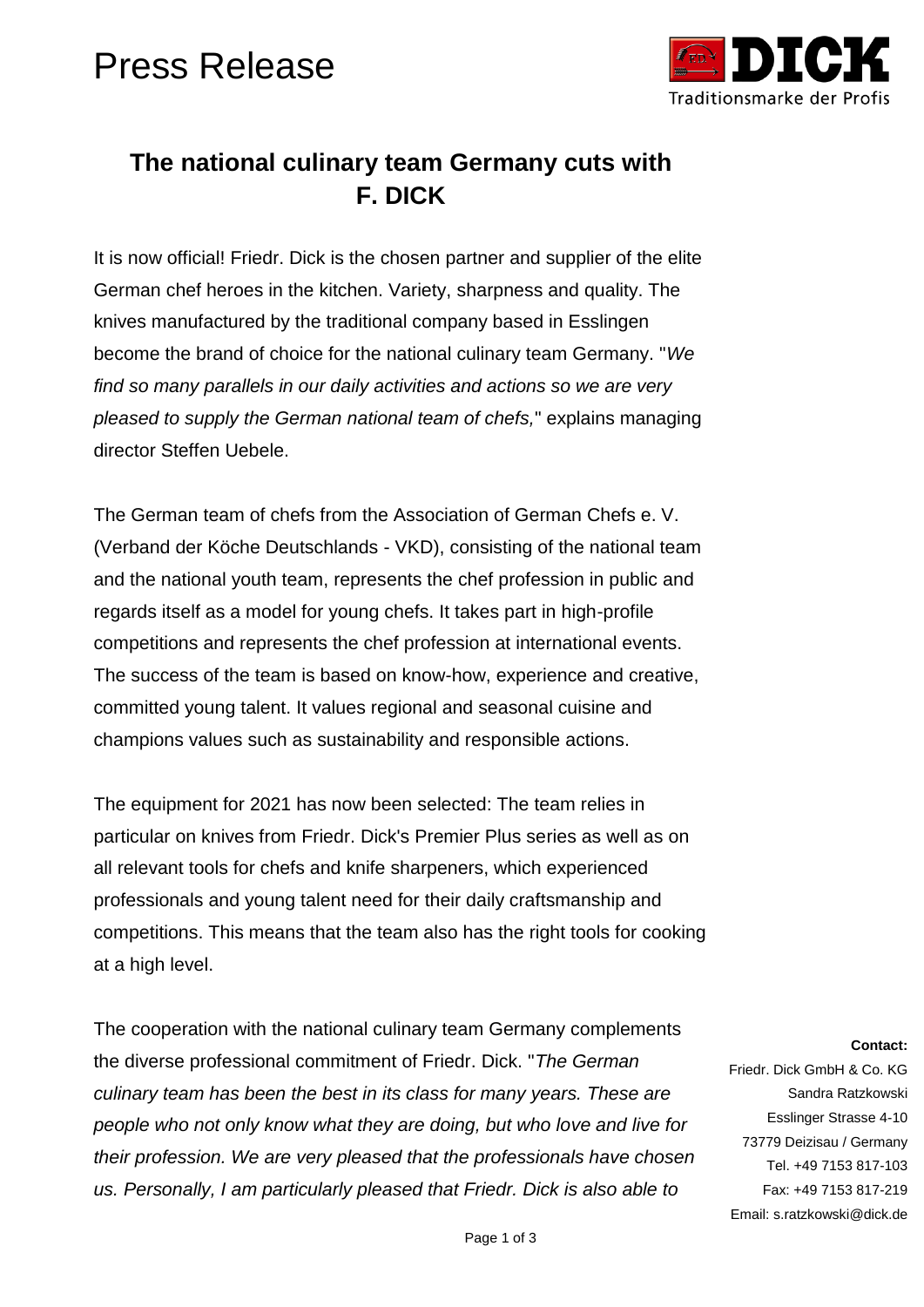# Press Release



*support the young enthusiastic chefs on their journey*," states Steffen Uebele.

Ronny Pietzner, manager of the national team, expresses the joy of the long-term partnership on behalf of the whole team: "*Friedr. Dick has been synonymous with perfection and innovation for decades, and we are pleased to share our mutual passion for these values with Friedr. Dick to create great culinary moments*." To manufacture the best knives - no more and no less - is Friedr. Dick's claim. Every knife is made of the highest quality steel and impresses with perfectly balanced blades as well as ergonomically shaped handles for perfect cutting results.

The knife professionals from the Swabian town of Deizisau have come up with something special for the national team of chefs: a limited knife series with a black/red/yellow handle, which has been produced for the competition. "Made in Germany" quality in the hand and on the plate. This can only mean one thing: the winner's podium.

#### About Friedr. Dick

Friedr. Dick has focused on sharpness since 1778: a success story that began with a small file cutter workshop in the southern German town of Esslingen, which developed into a high-quality business with a complete product range for chefs and butchers and evolved from a file specialist to a paragon for really good knives. Strict quality criteria and high design standards characterise the traditional brand for professionals, which is now finding its way into domestic kitchens. Every Friedr. Dick knife is made of the highest quality steel and impresses with perfectly balanced blades as well as ergonomically shaped handles for perfect cutting results. The long-standing tradition and experience of manufacturing products for professionals allow us to continuously develop innovative new products.

#### **Contact:**

Friedr. Dick GmbH & Co. KG Sandra Ratzkowski Esslinger Strasse 4-10 73779 Deizisau / Germany Tel. +49 7153 817-103 Fax: +49 7153 817-219 Email: s.ratzkowski@dick.de